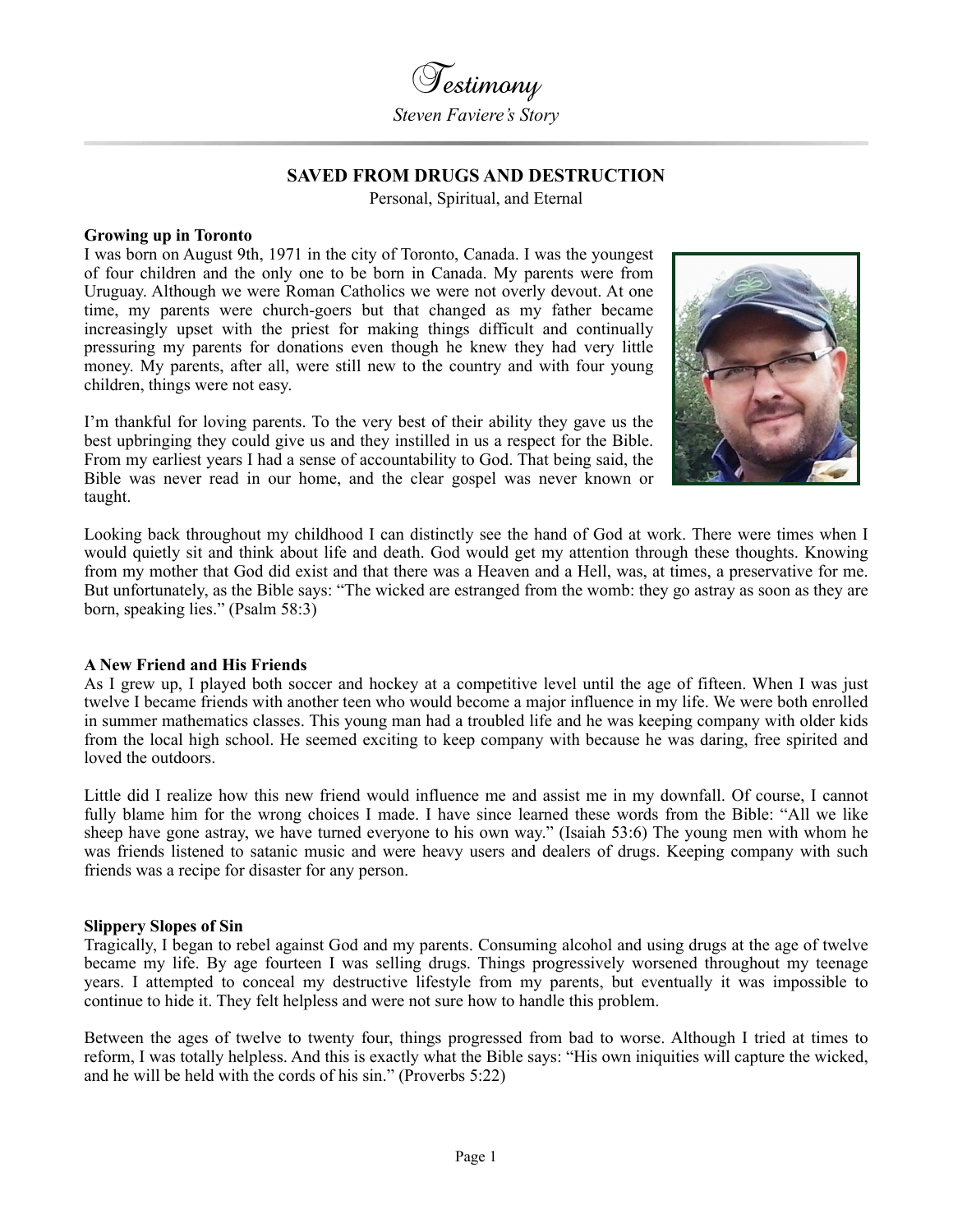# **Reminders of My Own Mortality and Eternity**

During these dark years, God used both my conscience and various circumstances to get my attention. There were many occasions which gave me a sense of my own mortality, including a near overdose, a motorcycle accident, a near drowning and many funeral services for friends and acquaintances who, sadly, never made it out of their teenage years.

Some of my friends died from overdose, suicide, accidents and even murder. I remember standing over their caskets and thinking thoughts similar to those found in the Bible: "But man dies and is laid away; Indeed he breathes his last and where is he?" (Job 14:10) What was even more sobering was the thought: "where would I be if that were me?" Soon enough however, I would go on in my sinful and wayward ways and Satan would rob me of these thoughts. The Bible says: "For God speaks in one way, and in two, though man does not perceive it." (Job 33:14)

# **Sobering Thoughts Invade My Mind**

In my early twenties I started to experience definite and distinct dealings with God. I remember going to a night club in downtown Toronto and for a few minutes I backed away from my friends and began to have sober thoughts. I looked around at the dancing, feeling the loud pounding music, and I began to think: "What am I doing here? There is something not right about this." To this day I cannot fully explain why I had these sobering thoughts, other than the gracious workings of the Spirit of God.

I was not only growing weary with my sin, I began to despise my sinful habits and even life itself. Oftentimes the conversation with my friends would take on a spiritual tone. Usually sometime between midnight and four o'clock in the morning we would ask each other searching questions concerning the existence of God, eternity, as well as, Heaven and Hell. A few of my friends who had some Bible knowledge would speak about stories they had been taught from Scripture in Sunday school. Often, when arguments arose, I found myself defending the Bible which I had never read.

## **"I Never Want to Be in Hell."**

A friend once said to me, "My mom believes in God because she said that when she looks at the intricacies and the wonders within the creation around her, she says it's impossible not to believe there's a Creator. I don't believe that though... Steve, why do you believe in God?" I had never really considered why I believed there was a God, but said, "I'm not sure why, but I know one thing, there is a Heaven and Hell, and I want to be in Heaven…I never want to be in hell!"

I remember sitting on a twenty sixth story balcony of a condominium overlooking the city of Mississauga and saying, "God, I know you exist. There has to be more to life than this. What is life about?" It was during this stage of my life when the Lord began to bring Christians who had a concern for the salvation of souls into my path.

# **Avoiding a Former Street Fighter**

I remember my friends speaking about a young man named Chris Paisley whom I knew from the streets. Chris used to be one of the fiercest and ill-reputable street fighters that I knew. My friends warned me that he had joined a cult and became a religious fanatic. I now know that this was a message from the devil, because it persuaded me to avoid him at all costs.

But my avoiding Chris did not hinder the workings of God. If I saw him in a local mall I would duck into a store and hide behind an aisle until I saw him pass by. However, later that week I would be downtown Toronto, among thousands of people, and he would bump into me on the street and say, "Hey Steve, I was just thinking about you."

There was one instance, while taking a city transit bus, that Chris just happened to get on halfway through my trip, and he said, "Hey Steve, I was just thinking about you. Have you ever heard of Sodom and Gomorrah?" He then gave me an account from the Bible of what took place when God destroyed those wicked and sinful cities by fire and said, "Our day isn't much different than theirs is it? If God rained down on them fire and brimstone from heaven because of their sin, what do you think is stopping him from doing that now?" This was like a sword piercing into my heart. I could only say, "That's a good question...I'm not really sure."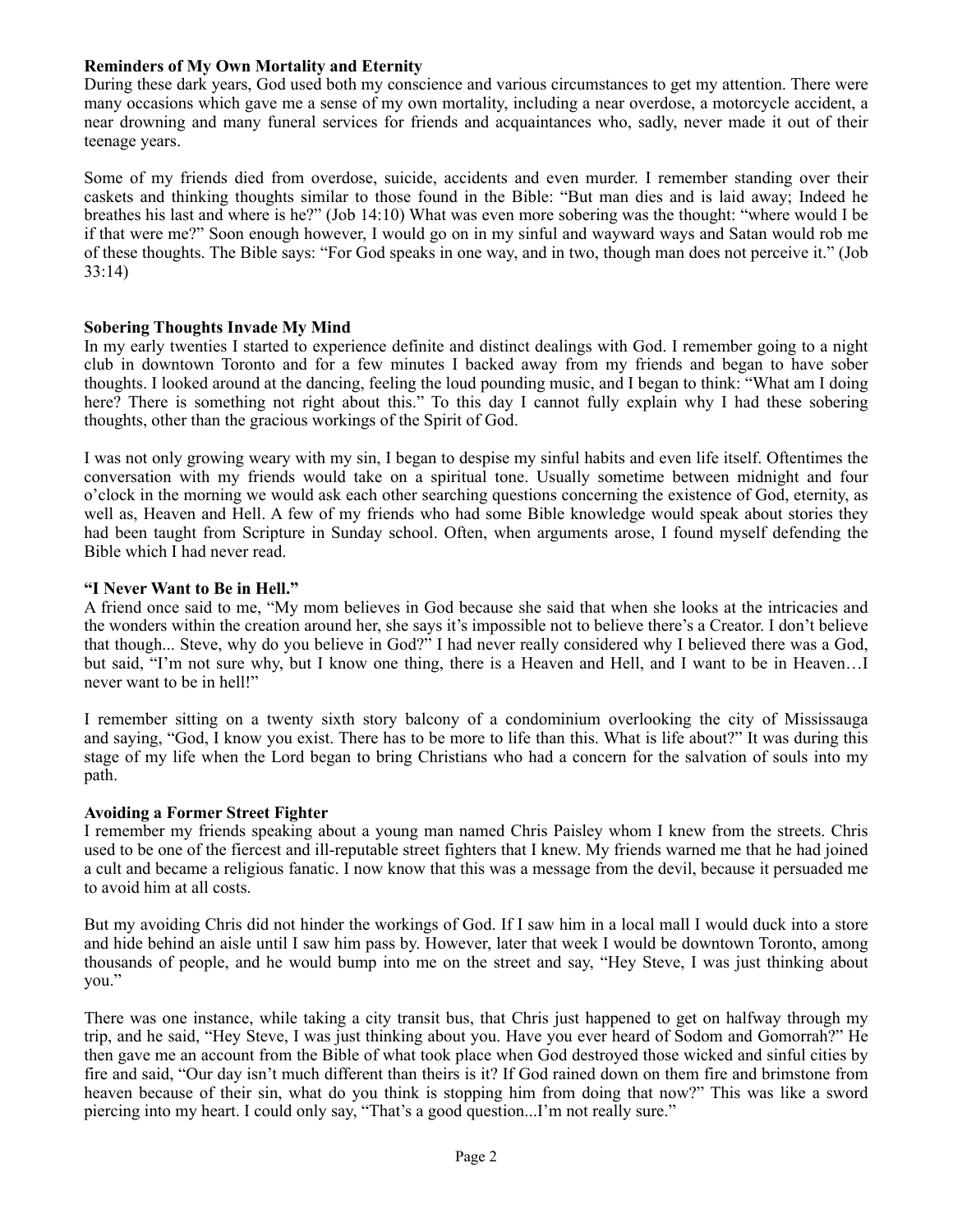# **The Christian and His Bible**

I was beginning to think more deeply and the Spirit of God started using the Word of God, in order to awaken me to my need of peace with God. I began ignoring the pleas of my ungodly friends who were urging me to avoid Chris. I thought that if Chris could prove these things to me through the Bible, then they would have to be true. He always showed me the exact verses from the Word of God to prove what he was saying. On the other hand, my friends would only give their opinions -often ridiculous or confusing and none of their opinions had any solid foundation to rest upon. They would always begin by saying something like, "Well, I think..." However, Chris would say with conviction, "The Word of God says..." I knew that anything that God said in the Bible had to be worth listening to.

During this time, Chris began asking me to come and hear the gospel preached. He asked me if I had ever been to a Gospel meeting. To this I answered, "Well...I've been to Mass." He smiled and said, "Steve, this is different."

## **Making Excuses to Avoid Facing the Reality**

Now deep inside I really wanted to attend a Gospel meeting, but when the day would come and Chris would phone me, I would back out at the last minute. It's almost as if the devil would whisper in my ear, "Hey, maybe he is in a cult. Maybe it's rubbing off on you and you're also becoming a fanatic. Wait another week."

The devil was just like me in some ways. He, much like myself, didn't know when I would die, and if he could persuade me to put it off even one more day, then he might just get his wish and I could have gone into eternity having neglected the dealings of God. He knew that the Word of God says "How shall we escape, if we neglect so great salvation?" Hebrews 2:3. And the Lord Jesus Christ said about those who die having neglected salvation, "...you...shall die in your sins: where I go, you cannot come." If we don't end up in Heaven where Christ went, then there's only one other place and that's Hell and eventually the Lake of Fire. This is something that should sober our thinking and cause each one of us to tremble.

## **Christian Kindness Touched My Heart**

I am indebted to the mercy of God. Although I kept making excuses each time Chris called, he never gave up. Whenever we crossed paths, he would do kind things for me. He would buy me coffee or something to eat and I began to feel indebted to him due to his kindness. Having backed out of going to hear the gospel with him three or four times, I finally thought: "I can't keep saying no. This guy is too kind and I'm being a selfish, lying wretch."

At first, I didn't attend the gospel meeting because of spiritual distress over my sin but rather, out of guilt due to Chris' generosity. It's like the old hymn says, "Years I spent in vanity and pride, knowing not my Lord was crucified, knowing not it was for me He died at Calvary." I was thoroughly without excuse because I was violating my conscience and neglecting the grace of God.

# **My First Reaction to Gospel Preaching**

Although I was undeniably guilty, when I heard the gospel preached for the first time, I thought: "Hey, I'm not like my friends. At least I believe in God, and I am here at this church." I was self-righteous, yet no different than the worst sinner in Hell. I was like the very religious Pharisee in Luke chapter 18 who arrogantly thought within himself, "God, I thank thee, that I am not as other men are, extortioners, unjust, adulterers, or even as this publican. I fast twice in the week, I give tithes of all that I possess." The Lord said that he was not right before God. He was only religious and self-deceived. The problem was that although I was lost, I thought that somehow I wasn't that bad of a guy after all. The truth is that Christ came "…to seek and to save that which was lost." (Luke 19:10)

#### **Hit With the Toughest Question**

After the Gospel meeting ended, Chris could see that I was void of any concern in respect to the need of being saved, and no doubt this must have grieved him. On the way home he asked: "Steve, if we got into a car accident right now and you died, where would your soul be?" No one had ever asked me a question like that. I really wasn't sure but my pride made me say, "Well, I'm not like some people we know who are in prison, and I've never been mean to anyone." He did what should always be done in situations like that. He said, "Steve, if God were to tell you, would you believe Him?" I said, "Of course I would!"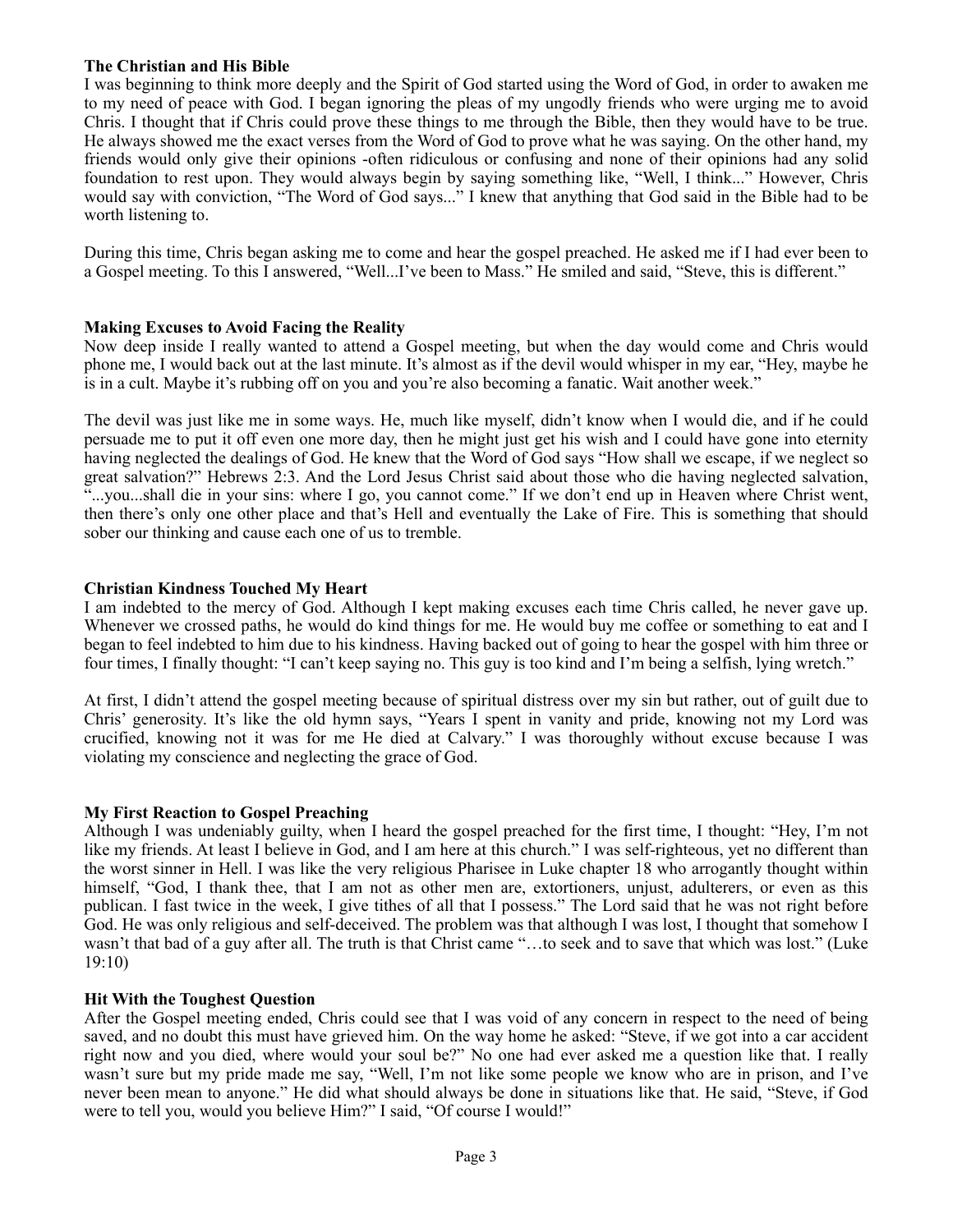## **Silenced by the Word of God**

Chris then said, "I'm going to read to you what the Bible sets forth as the human race (including you and me) in a court case with God as the judge." Then he opened the Bible and began to read from Romans 3:10-19:

"As it is written, There is **none** righteous, **no, not one**: There is **none** who understands, there is **none** that seek after God. They are **all** gone out of the way, they are **together** become unprofitable; there is **none** that does good, **no, not one**... Now we know that what things soever the law says, it says to them who are under the law: that **every mouth may be stopped**, and **all the world may become guilty before God.**"

That's all it took. My eyes were opened to the fact that I was lost and helpless, and I felt that I couldn't justify myself any further. I stood condemned by God's holy and righteous law and I honestly said, "According to that Chris, I'm going to Hell...I'm not ready to meet God." I believed it and it troubled me deeply.

I asked Chris for a Bible and began from that moment to read earnestly. Sunday through Tuesday I read in the Old Testament from Genesis through Deuteronomy but the more I read, the less I understood, and the deeper my guilt and hopelessness seemed.

## **Attending a Bible Study**

Chris called me the following Tuesday afternoon and invited me to the Bible study at the Mimico Gospel Hall. I would have attended anything if it meant that I would hear something concerning peace with God. I didn't know the section of the Bible they were studying that night, but I knew one thing: the verses they were quoting had nothing to do with the chapter they had originally planned to study. They mentioned, more than once, that if Christ could save the Chief of Sinners, namely Saul of Tarsus, He can save anybody. At the end of the Bible reading I said: "Chris, I really want to be saved, but I don't know how. I don't understand."

## **"I've Sinned Against God and I'm Going to Hell."**

I'm thankful Chris didn't ask me to just recite a prayer. I didn't want to falsely think I was a Christian because I had merely recited a prayer. He simply said, "Steve let me introduce you to someone who would love to speak to you." Mr. Bill Spencer was a true caring shepherd and a soul winner. I said, "Mr. Spencer, it's really nice to meet you, but right now I really want to be saved. I found out the other day that I've sinned against God and I am going to Hell, and I don't know how I can be saved from that." Mr. Spencer said, "Steve, I can't save you, all I can do is point you to the One who can."

He kindly sat down with me and opened the Bible and showed me verses such as Isaiah 53:5-6, Romans 3:1-20, Romans 5:1-9, and John 3. Although I was still in spiritual darkness, for the first time I realized from the Bible, that if I got saved, I would know I was saved. Mr. Spencer prayed that the Lord would open my understanding and then said, "I can't save you Steve. You need to get alone with God and he needs to show you from His Word."

#### **Light Shines into My Darkness**

I went home that night and knelt down beside my bed with an open Bible. I spoke honestly about my condition to God for the first time and said, "God, I'm lost and am going to hell. I don't know how to be saved. Lord please show me the way." I began to read carefully and prayerfully in John's gospel, seeking an answer from God's Word, when this realization suddenly flooded into my mind: "I'm lost and going to Hell...that's why Christ suffered, died and rose again." I then searched through the verses that were marked out in the Bible to see if the Word of God would confirm this. As far as I know, it was the first time in my life that I read those beautiful words:

> **For God so loved the world, that He gave His only begotten Son, that whosoever believes in Him should not perish, but have everlasting life.** *John 3:16*